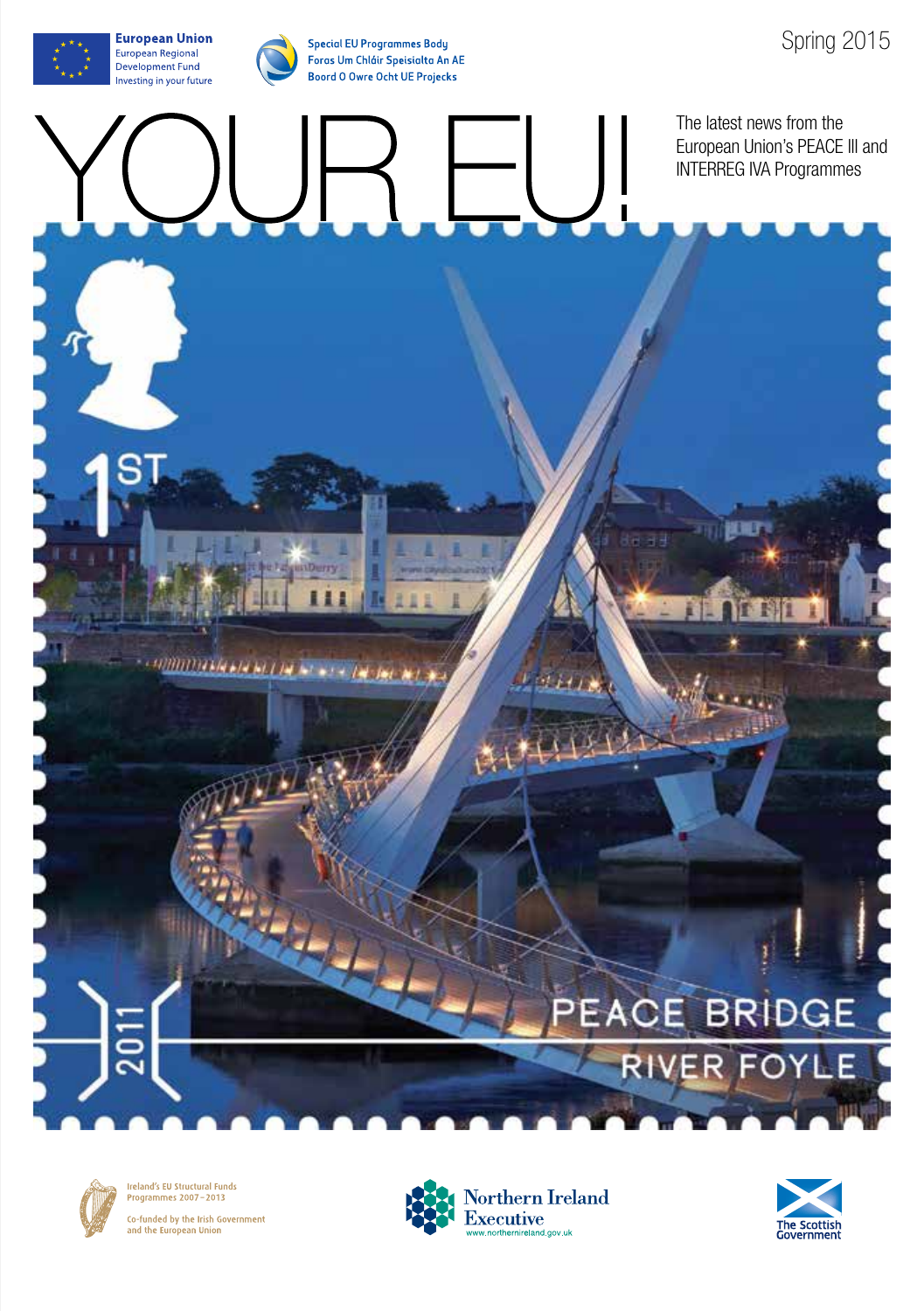# **Contents**

|                | <b>Project News</b>                                 |                                                                                                                                                                                                                                                                              |
|----------------|-----------------------------------------------------|------------------------------------------------------------------------------------------------------------------------------------------------------------------------------------------------------------------------------------------------------------------------------|
| <b>HNOCONE</b> | Page 4<br>Page 5<br>Page 6<br>Page 7                | Peace Bridge receives 'stamp' of approval!<br>'CREST Centre' launched<br>'Museums of Orange Heritage' branding unveiled<br>'Glórtha Aduaidh / Northern Voices' launch                                                                                                        |
|                | <b>Real Life Interview</b>                          |                                                                                                                                                                                                                                                                              |
|                | Pages $8 - 9$                                       | 'iOTA' - Innovation, Opportunity,<br><b>Training and Advice</b>                                                                                                                                                                                                              |
|                | <b>News &amp; Info</b>                              |                                                                                                                                                                                                                                                                              |
|                | Page 10<br>Page 10<br>Page 11<br>Page 12<br>Page 13 | <b>Pre-Application Development Workshops</b><br><b>Adoption of INTERREG Programme</b><br>Coiste hosts visits from Veterans for Peace UK<br>'North West Healthy Living, Community Garden<br>and Allotments Project' launched<br>'Great Lighthouses of Ireland' project update |
|                | <b>Project News</b>                                 |                                                                                                                                                                                                                                                                              |
|                | Page 15<br>Page 16<br>Page 17<br>Page 18<br>Page 19 | 'NW Regional Science Park' Tech Meet-Up<br>'Marine Tourism and Angling<br>Development' project<br>'Gateways to Growth' for cross-border business<br>'Ren Net' Conference and Exhibition<br><b>Interregional and Transnational Programmes</b>                                 |
| ם כ            |                                                     |                                                                                                                                                                                                                                                                              |
|                |                                                     |                                                                                                                                                                                                                                                                              |
|                | YourEU!<br><b>SPRING 2015</b>                       |                                                                                                                                                                                                                                                                              |

### **Project News**

| Page 15 | 'NW Regional Science Park' Tech Meet-Up        |
|---------|------------------------------------------------|
| Page 16 | 'Marine Tourism and Angling                    |
|         | Development' project                           |
| Page 17 | 'Gateways to Growth' for cross-border business |
| Page 18 | 'Ren Net' Conference and Exhibition            |
| Page 19 | Interregional and Transnational Programmes     |
|         |                                                |

The Special EU Programmes Body is a North/South Implementation Body sponsored by the Department of Finance and Personnel in Northern Ireland and the Department of Public Expenditure and Reform in Ireland. The Body was established on 2 December 1999, under the Agreement between the Government of the United Kingdom of Great Britain and Northern Ireland and the Government of Ireland (8 March 1999), which created the implementing bodies.

The Special EU Programmes Body's principal function is to provide the Managing Authority and Joint Technical Secretariat functions for the PEACE and INTERREG Territorial Co-operation Programmes (2014- 2020). It also has a signposting and supporting role for projects wanting to engage with the INTERREG VB Transnational and INTERREG VC Inter-regional Programmes.

Your EU! ISSN:1750-6700 Published by the Special EU Programmes Body [www.seupb.eu](http://www.seupb.eu) To submit ideas, material and photographs for the next issue, please e-mail [communications@seupb.eu](mailto:communications%40seupb.eu?subject=communications%40seupb.eu)  For additional copies of Your EU! or to be added to the database to receive an electronic copy contact us by e-mail at [communications@seupb.eu](mailto:communications%40seupb.eu?subject=communications%40seupb.eu)

Editorial and Production

Management: John McCandless Copy Writing: Sarah Hughes

Design: [www.l-s-d.com](http://www.l-s-d.com) This magazine is printed by Print Libary.

If you require this document in an alternative format, please contact SEUPB.

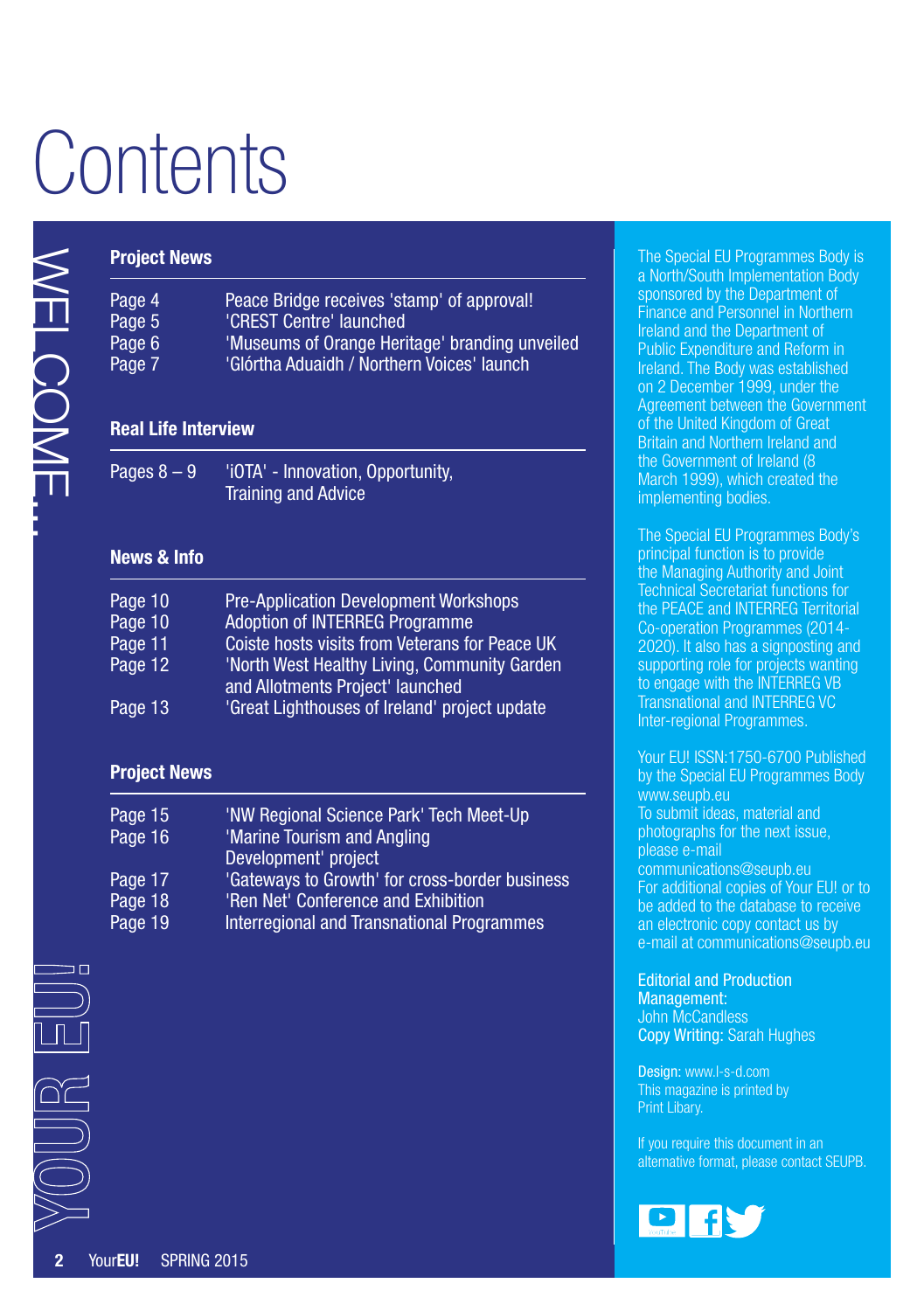**Special EU Programmes Body** Foras Um Chláir Speisialta An AE **Boord O Owre Ocht UE Projecks** 

# Foreword

Welcome to the spring edition of Your EU!, which features the latest news from a wide range of projects which are funded under the PEACE III and INTERREG IVA Programmes.

It's an exciting time for the SEUPB as we have had confirmation that the new INTERREG Programme for 2014-2020 has been formally adopted by the European Commission.

To help projects prepare themselves for the first funding calls for the new INTERREG and PEACE Programmes, we have undertaken a series of Pre-Application Development Workshops throughout Northern Ireland, the Border Region of Ireland and Western Scotland.

Exciting news too from Londonderry, where the Peace Bridge has further cemented its iconic status by being featured on a new set of Royal Mail bridge-themed stamps.

Also in Derry, pioneering peace work has been taking place with Coiste hosting a meeting between four members of the British Army (now with Veterans for Peace UK) and four former members of the Irish Republican Army (IRA), as part of the

PEACE III-funded 'Conflict Transformation from the Bottom Up' programme.

Construction work is well underway on two new interpretative centres promoting the Orange Institution in Belfast and Loughgall. The new facilitaties have received funding from the EU's PEACE III Programme and will be formally known as the 'Museums of Orange Heritage'.

The INTERREG-funded 'North West Healthy Living, Community Garden and Allotments Project' has successfully delivered five new allotments/community gardens to meet the local health, social and economic needs of five Council areas in the region.

Developed by the Loughs Agency, along with a range of partners, the INTERREGfunded 'Marine Tourism and Angling Development' project is establishing a new Beach Activity Centre at Benone and a new pontoon at Greencastle, both of which aim to develop and promote marine tourism, water-based leisure activities, angling tourism and recreational angling in the Foyle and Carlingford systems.

The International Space of the E1.5m<br>
In technology<br>
d development<br>
facility, the £1.5m<br>
Renewable Energy<br>
sheen opened at<br>
sheen opened at<br>
the EU's INTERREG<br>
me, CREST<br>
recialist education,<br>
R&D support<br>
is operating in<br> In Fermanagh, Ireland's largest green technology research and development and training facility, the £1.5m 'Centre for Renewable Energy and Sustainable Technologies (CREST)' has been opened at the South West College (SWC). Funded by the EU's INTERREG IVA Programme, CREST provides specialist education, training and R&D support to businesses operating in the renewable energy and sustainable technologies sector.

If you have any feedback on this edition of Your EU! or suggestions for content for future editions, please contact the SEUPB's Communications team at [communications@](mailto:communications%40seupb.eu?subject=communications%40seupb.eu) [seupb.eu](mailto:communications%40seupb.eu?subject=communications%40seupb.eu)

**Pat Colgan** Chief Executive Special EU Programmes Body



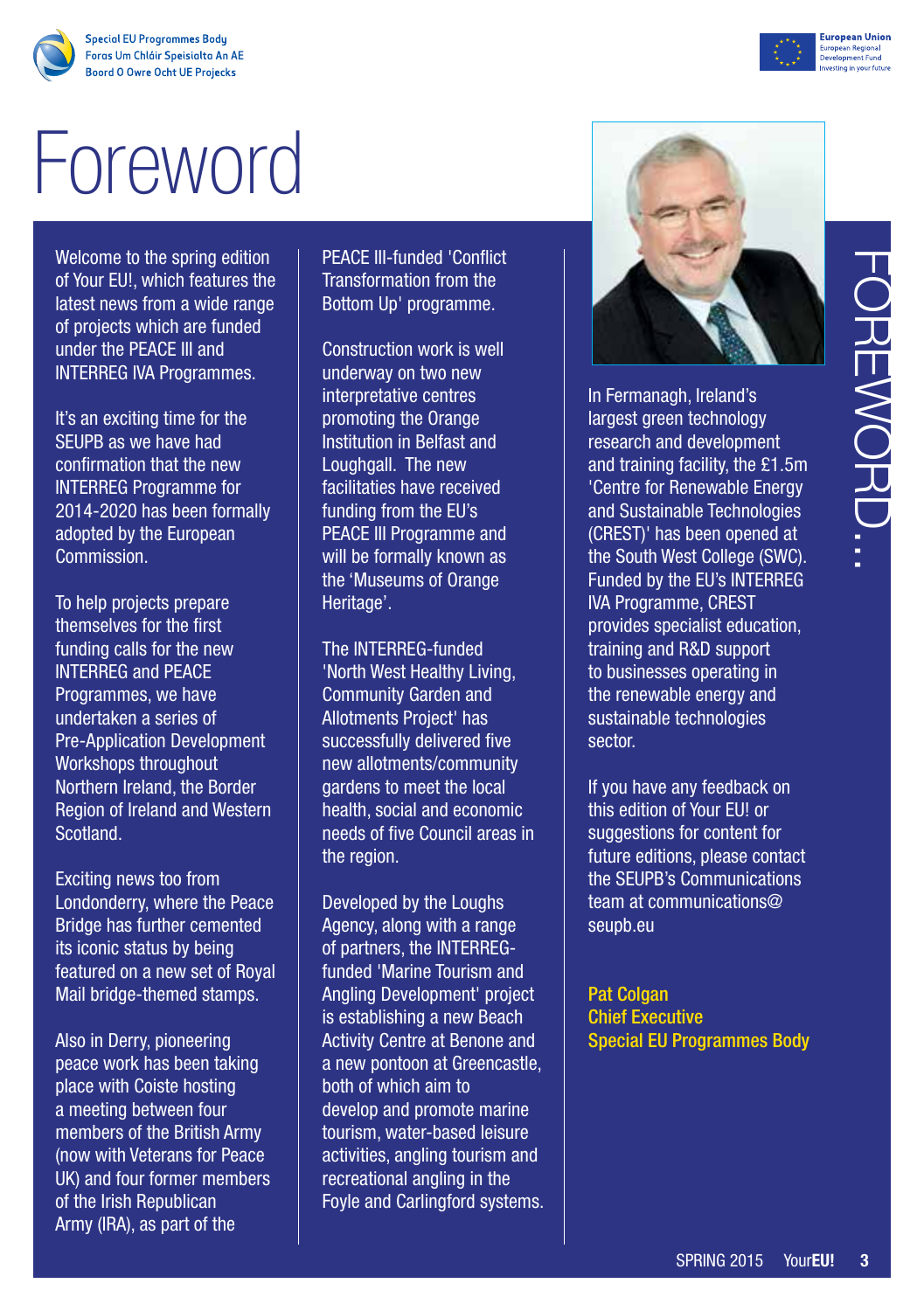## Peace Bridge receives 'stamp' of approval!

*The EU PEACE III-funded Peace Bridge is featured on a new set of First Class stamps which was launched recently by Royal Mail.*

The 'Bridges' stamp issue aims to celebrate the leaps in engineering that have seen the UK's bridges evolve from humble stone crossings to dramatic and symbolic landmarks.

The EU PEACE III-<br>
Peace Bridge is form a new set of F<br>
stamps which was<br>
recently by Royal<br>
The 'Bridges' stam<br>
aims to celebrate the UK's bridg<br>
from humble stone<br>
to dramatic and sy<br>
landmarks.<br>
Constructed for pe<br>
and Constructed for pedestrians and cyclists, the Peace Bridge was conceived as two distinct structural systems that work in harmony. Completed in 2011 to the designs of Wilkinson Eyre, the Peace Bridge features a pair of tall masts, whose system of cables overlap mid-river to form a symbolic structural 'handshake' across the River Foyle. The 235-metre-long pathway of this self-anchored suspension bridge provides a promenade and makes connections, while evoking a sense of pride, place and unity.

First Minister Peter Robinson and deputy First Minister Martin McGuinness said: *"When the bridge was opened in 2011 we hoped it would be a catalyst for change. Now in 2015 the bridge symbolises a new chapter in our history* 



The Peace Bridge features on a new set of First Class stamps launched recently by the Royal Mail.

*and is viewed not just as a foot bridge but as a beacon of hope. This stamp will celebrate and raise awareness of this iconic bridge which has not just physically connected two parts of the City but united our people.*

The other bridges featured on the stamps are: Tarr Steps (Exmoor); Row Bridge (Lake District); Pulteney Bridge (Bath); Thomas Telford's Craigellachie Bridge (Moray); Pont Grog y Borth / Menai Suspension Bridge; Robert

Stephenson's High Level Bridge (Newcastle/Gateshead); Royal Border Bridge (Berwick-upon-Tweed); Tees Transporter Bridge (Middlesbrough); and the Humber Bridge. Royal Mail also issued a special postmark to mark the stamp set and Royal Mail vans in each bridge location across the UK carry an image of their new stamp.

The 'Bridge' stamps are on sale now from [www.royalmail.com/](http://www.royalmail.com/) bridges, by phone on 03457 641 641 and in 8000 Post Office branches across the UK.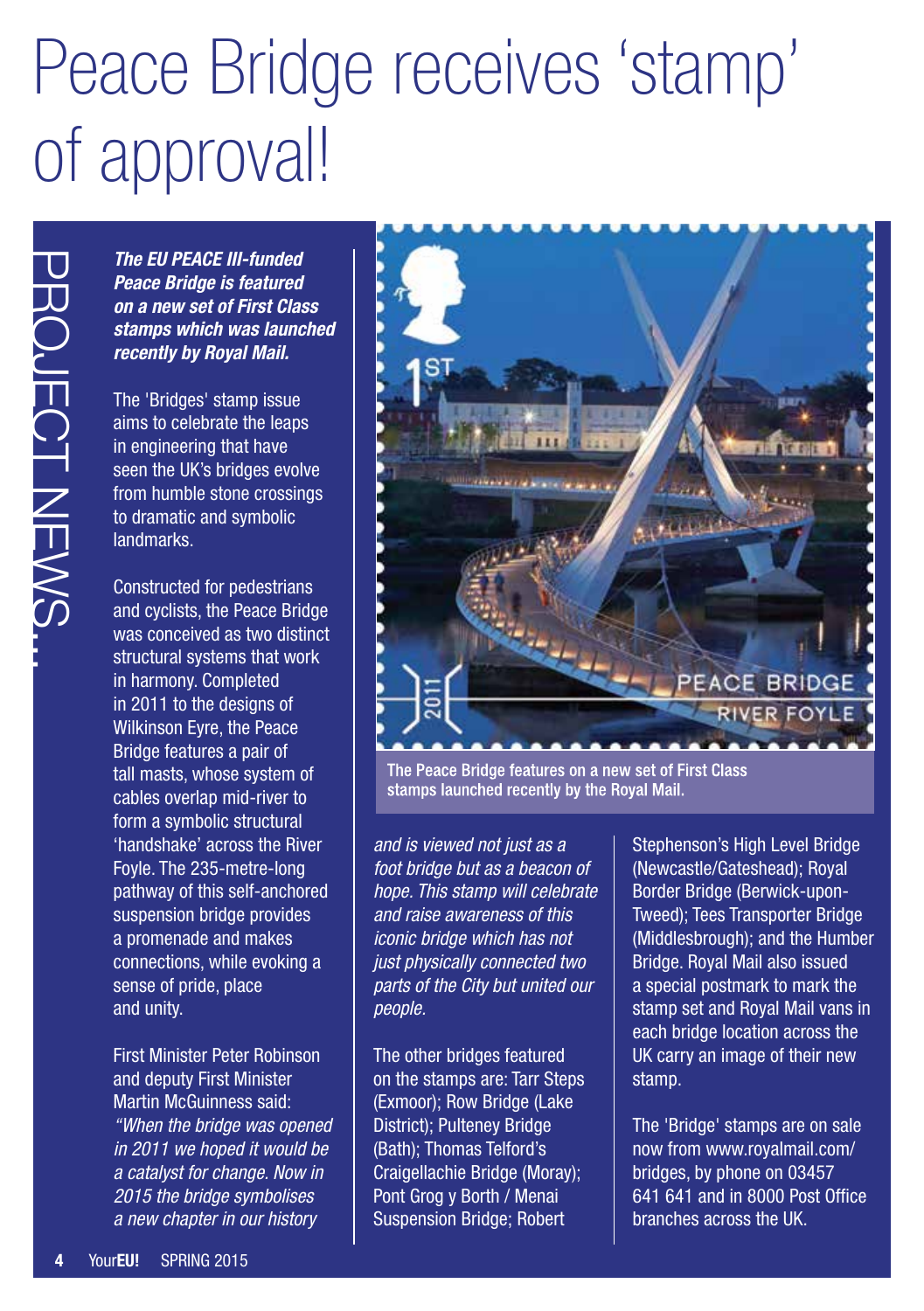## INTERREG Programme is Adopted for the Region



*Following detailed negotiation with the Member States (UK and Ireland) the European Commission has formally adopted the new INTERREG cross-border Cooperation Programme for the Border Region of Ireland, Northern Ireland and Western Scotland for 2014-2020.*

In addition to the European Regional Development Fund (ERDF) investment of more than €240m in the Programme,  $€43m$  will also come from national contributions, raising the total Programme value to €283m. The SEUPB will invite potential beneficiaries to apply for funding through a series of open calls starting in the spring of 2015.

Welcoming the news Pat Colgan, Chief Executive of the SEUPB said: *"This is exciting news and highlights the Commission's continued commitment to supporting greater levels of cross-border cooperation across the region, in order to improve the lives of local people.* 

*"The SEUPB looks forward to working with our partners, throughout the delivery of the Programme, in order to bring about positive change in the areas of cross-border healthcare provision, environmental protection, sustainable transport* 





European Regional Development Fund

*and research and innovation development."* 

Commenting on the successful adoption of the Programme, Ireland's Minister for Public Expenditure and Reform, Brendan Howlin, TD, said: *"This considerable EU investment enables us to continue the important work of previous INTERREG Programmes, which have played an important part in fostering cross-border cooperation. The Programme will build on the work of economic and social development in the eligible area and fostering crossborder cooperation."* 

Welcoming the new INTERREG Programme, the Northern Ireland Minster for Finance and Personnel, Simon Hamilton MLA, said: *"Northern Ireland has already benefited significantly from previous INTERREG programmes and this new round presents a further opportunity to benefit, both socially and economically, from the significant funding available in order to improve and enhance the lives of those living in* 

*Northern Ireland, the Border Region of the Republic of Ireland, and Western Scotland."* 

In Western Scotland the new INTERREG Programme for 2014-2020 will cover Dumfries and Galloway, East Ayrshire and the North Ayrshire mainland, South Ayrshire, Lochaber, Skye and Lochalsh, Arran and the Cumbraes, Argyll and Bute and the Western Isles.

**Example 1**<br> **Example 2015**<br> **Example 2015**<br> **Example 2016**<br> **Example 2016**<br> **Example 2016**<br> **Coldand** the new<br> **Coldand** the new<br> **SPRING 2015**<br> **COLADGE 2016**<br> **COLADGE 2016**<br> **COLADGE 2016**<br> **COLADGE 2016**<br> **COLADGE 201** Following the announcement, Cabinet Secretary for Infrastructure, Investment and Cities, Keith Brown MSP, said: *"This funding will have a positive impact on many people's lives across a wide-range of important issues like health, sustainable travel and the environment. The themes for this funding will make an important contribution to the Scottish Government's Economic Strategy and help to share best practice across borders."* 

The SEUPB will publicise a rolling calendar of funding call dates at [www.seupb.eu](http://www.seupb.eu) to inform potential Programme beneficiaries of application submission deadlines.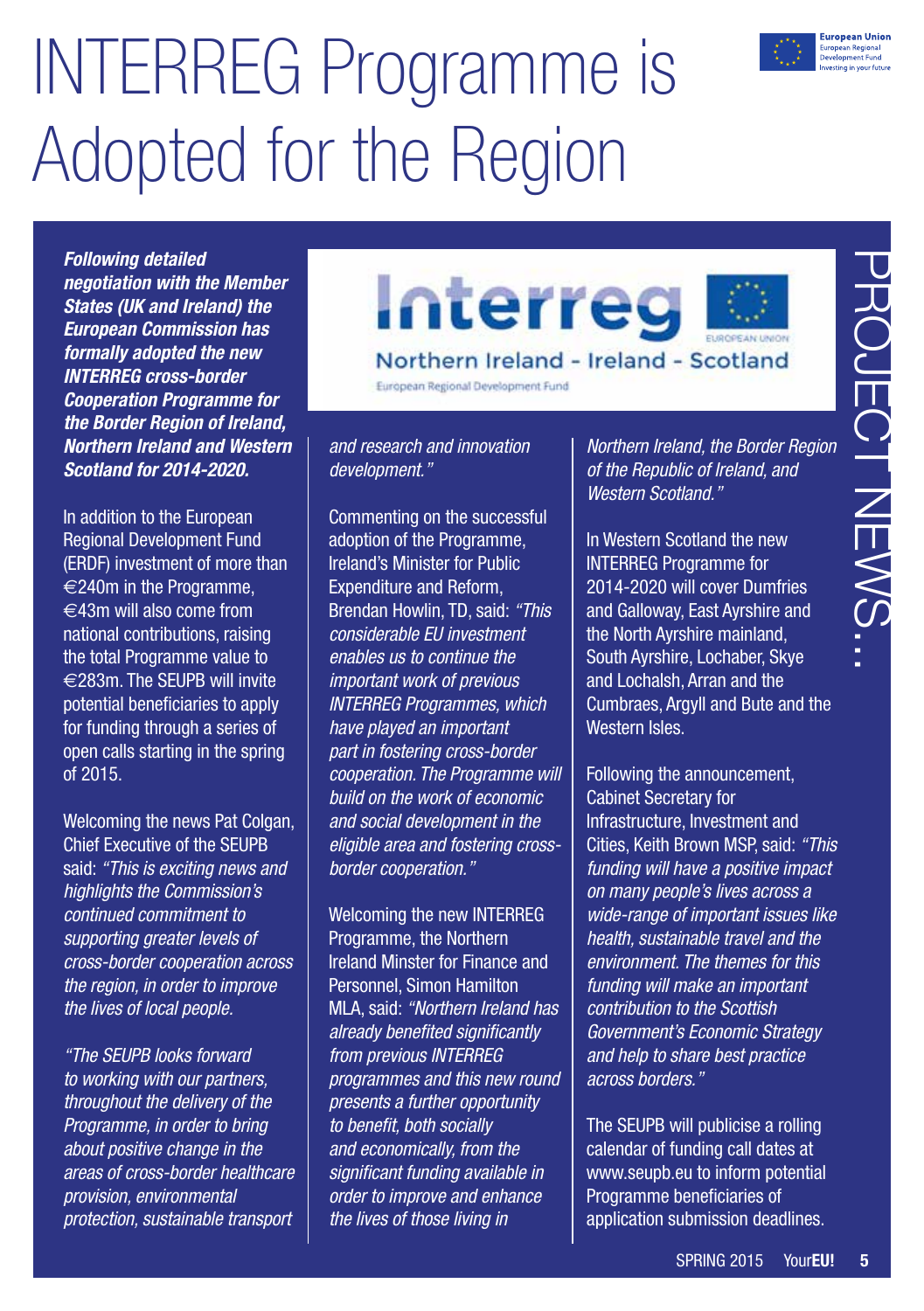## 'CREST Centre' launched

*Ireland's largest green technology research and development and training facility has been opened at the South West College (SWC), Enniskillen, County Fermanagh.*

Staffed by a multi-disciplinary team of sustainability and innovation professionals, the £1.5m 'Centre for Renewable Energy and Sustainable Technologies (CREST)', which is funded by the EU's INTERREG IVA Programme, provides specialist education, training and R&D support to help small and medium-sized firms compete in the multibillion pound renewable energy and sustainable technologies sector.

**Free Secure Accommand Substrates and the South West (SWC), Enniskillen<br>
<b>6 at the South West (SWC), Enniskillen**<br> **6 at the South West Fermanagh.**<br>
Staffed by a multi-c<br>
team of sustainabili innovation profession fechnolo Speaking at the launch of the new facility, Tim Stokes, CREST Programme Manager said: *"CREST is helping to stimulate innovation and improve the competitiveness of the small business sector in the region. This in turn is safeguarding and creating jobs whilst contributing towards better stewardship of our natural environment. We're already off to a promising start and want to hear from more businesses interested in gaining from our support."*

CREST provides industry



Pictured at the official opening of the 'Centre for Renewable Energy and Sustainable Technologies (CREST)' are Malachy McAleer (right), Director, South West College and Chris Hines MBE, former Sustainability Director at the Eden Project, Cornwall.

R&D, demonstration and testing facilities for new renewable energy products and sustainable technologies. The facilities include laboratory space, testing equipment, demonstration technologies and the assistance of technical staff to help bring ideas and concepts to the next stage of development.

Welcoming the new facility, Lorraine McCourt, Director with the SEUPB, said: *"We are delighted to see that the centre is now fully up and running. Its completion will help us to fulfil many of the environmental protection objectives of the EU's INTERREG IVA Programme, which was designed to encourage greater levels of cross-border collaboration* 

*on key issues such as environmental sustainability."*

The CREST Centre's dedicated R&D spaces and specialist equipment rank it highly among the UK and Ireland's top 'clean and green' training facilities.

The facilities are available to businesses or individuals within Northern Ireland, the border counties of Ireland and Western Scotland who have ideas for new products or process developments but who do not have the physical and/ or technical capacity to develop, test and commercialise them.

To find out more about the 'CREST Centre' and the array of innovation and R&D services available, visit [www.thecrestproject.com](http://www.thecrestproject.com)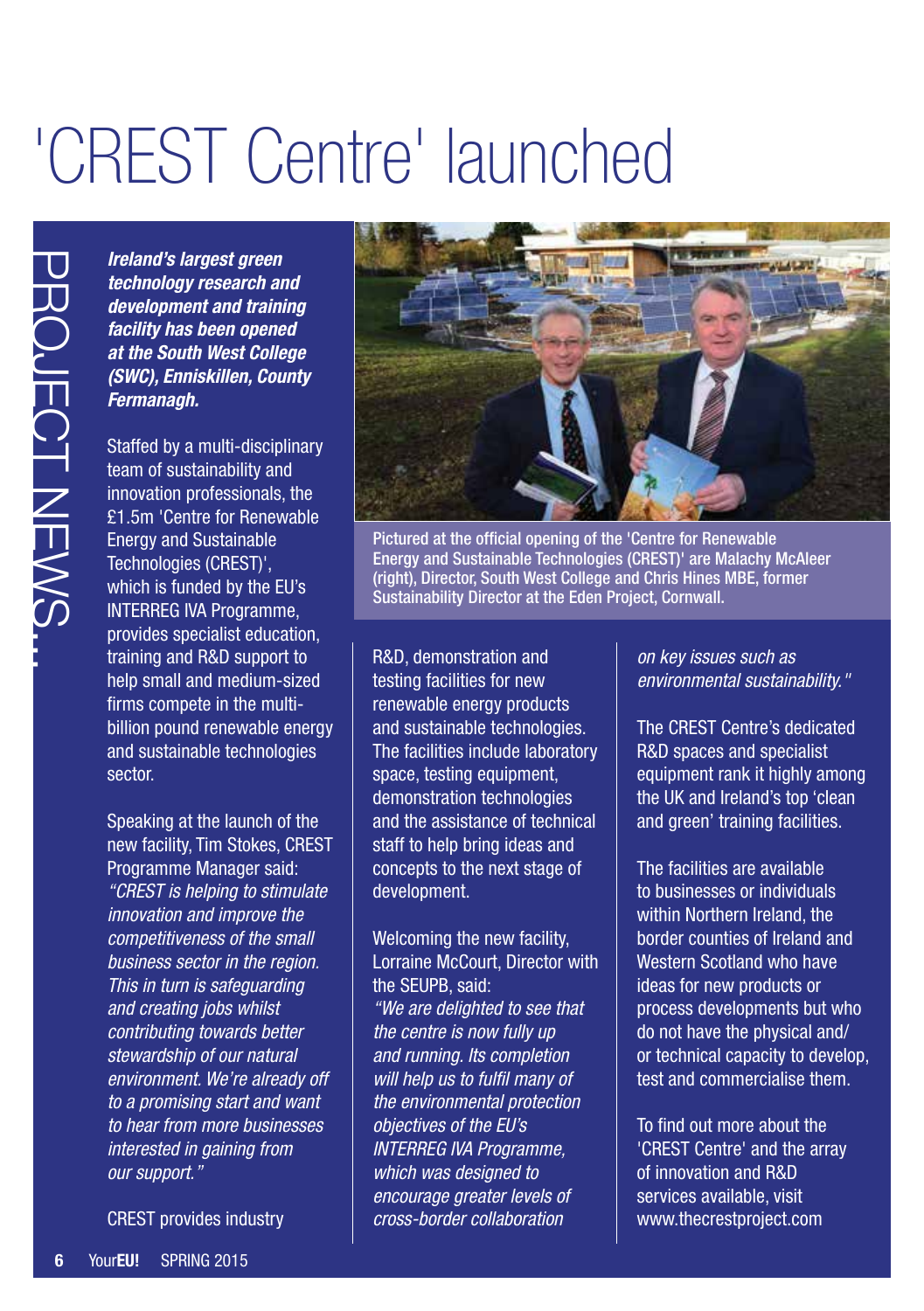# 'Museums of Orange Heritage' branding unveiled

*Two new interpretative centres promoting the Orange Institution, which have received funding from the EU's PEACE III Programme, will be formally known as the 'Museums of Orange Heritage'.*

The new facilities at Schomberg House, Belfast and Sloan's House, Loughgall were funded through 'REACH (Reaching Out Through Education and Cultural Heritage)', a project which received £3.6 million from the EU's PEACE III programme.

The official title of the new interpretative centres was unveiled by the Grand Master of the Grand Orange Lodge of Ireland, Edward Stevenson, who said: *"The Museums of Orange Heritage represent one of the most significant and exciting initiatives ever undertaken by the Institution. There is now a sense of real anticipation as their physical completion moves ever closer."*

*"Both facilities in Belfast and Loughgall will allow us to preserve and present the impressive historical collections of the Orange Order, as well as promote understanding and mutual respect through interpretation* 



Orange Order Grand Master Edward Stevenson (second from right) pictured with Grand Lodge Director of Services, Dr David Hume (right); Marketing Officer Ashleigh Hill; and Museum Curator Jonathan Mattison unveiling the 'Museum of Orange Heritage' branding at Schomberg House, Belfast.

*and creation of shared space",*  he added.

The redevelopment of the Institution's Cregagh Road headquarters will include a museum displaying a wealth of items and artefacts relating to this history of Orangeism across the world. The expansion will also incorporate a research facility and educational resource, with particular access for school and cross-community visits.

Amongst the artefacts and documents which will be on prominent display in the new interpretative centre are William III's saddlecloth and a letter written by William III prior to his departure to Ireland in June 1690 as well as a Junior Royal Black Preceptory sash worn by the late George Best as a boy.

Historical artefacts at Sloan's House include Sloan's table (where the first warrants were signed), a bust of King William and a musket with bayonet which was used at the Battle of the Diamond.

The refurbishment of Sloan's House will include an extension to cater for an additional museum exhibition area and provision of detailed information relating to the early history of the Orange Order.

Both facilities are progressing well and expected to open in late 2015, providing a unique and unprecedented showcase of Orange history and culture.

For further information on the Museums of Orange Heritage, please visit [www.](http://www.orangeheritage.co.uk) [orangeheritage.co.uk](http://www.orangeheritage.co.uk)



**Luropean Union** uropean Regional<br>evelopment Fund esting in your futur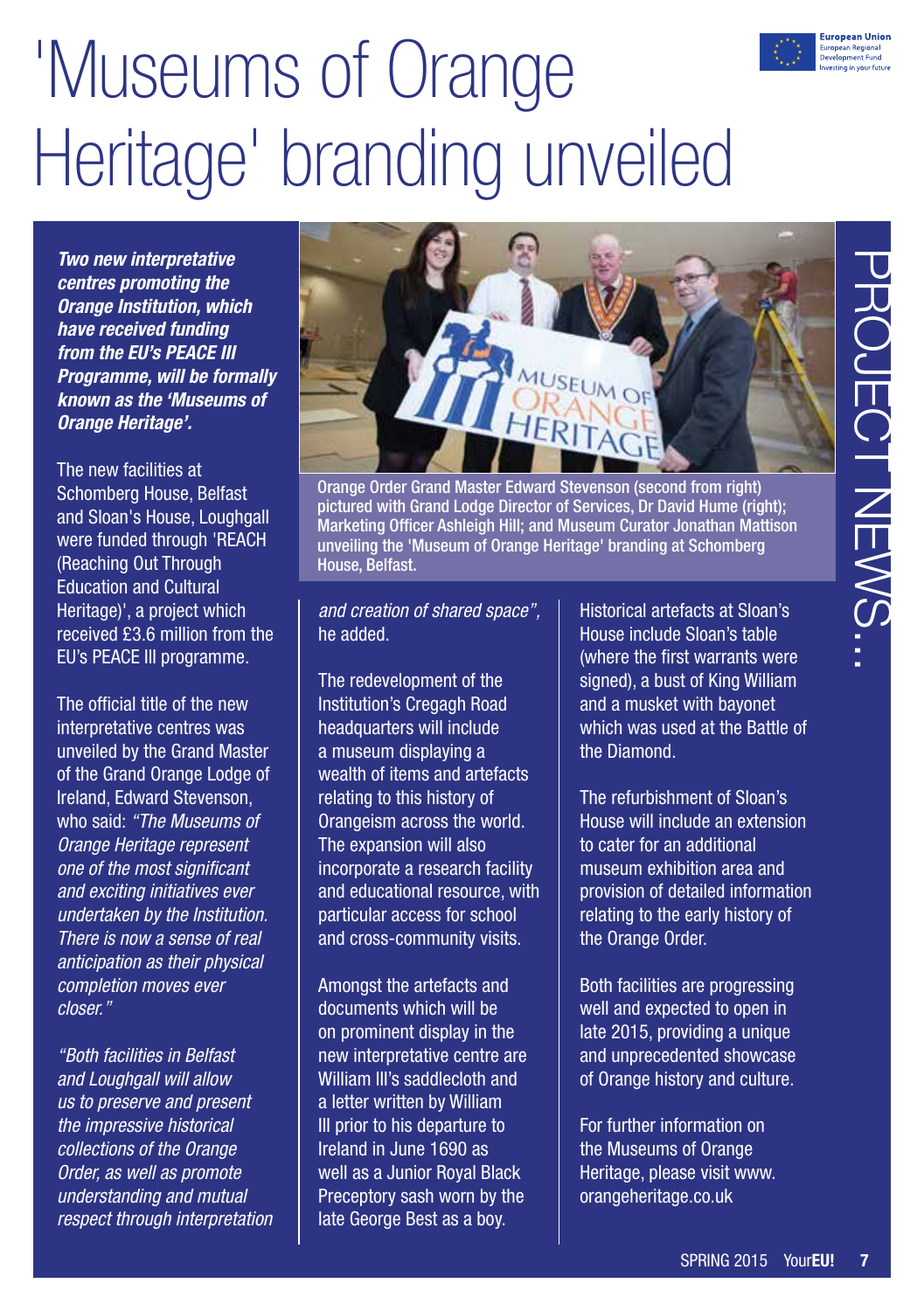### Real Life Interview: 'iOTA - Innovation, Opportunity, Training and Advice'

*Over 300 businesses throughout the East Border Region have benefitted from the INTERREG-funded 'Innovation, Opportunity, Training and Advice (iOTA)' programme, which provident a range of innovation support to existing and potential SMEs and micro-enterprises.*

The 'iOTA' programme offers support through two strands of activity. Strand A focuses on harnessing innovation and creativity and developing a business concept, while strand B aims to create awareness of how innovation relates to local businesses and devises a bespoke Innovation Action Plan.

The success of the 'iOTA' approach can be illustrated by the overwhelmingly positive feedback from programme participants, including Nicola Hamill, Owner-Manager of



Councillor Gary Carvill, Monaghan County Council and Aveen McVeigh, Project Co-ordinator promoting the 'iOTA' programme.

Wee Wonders, which offers a fun and educational way for children to build confidence and learn social skills through play. Nicola says: *"Since completing the programme, Wee Wonders has grown from one staff member to five in a mere 12 months. The next stage for the business is to begin the franchising and developing franchisees all across Northern Ireland and the UK".*

> Echoing Nicola's comments is Simon Quinn, founder of the new online language learning web app VivoLingo. He says: *"'iOTA' is definitely a great 'first step' on the road to building a successful innovative company,*

*which I'd thoroughly recommend to anyone."*

Hailing the success of the programme, Councillor Peter Savage, Chairman, East Border Region said: *"The 'iOTA' programme offered much needed support to micro-enterprises and SME's on both sides of the border over the past two years. Along with increased turnover some companies were able to not only sustain jobs but create new positions, and introduce new products to the market through the innovation training provided by the Programme."*

The oldest participant in the programme was 81 year old artist John Scott, from County Armagh: *"I found all the lectures excellent, with the topics covering relevant* 

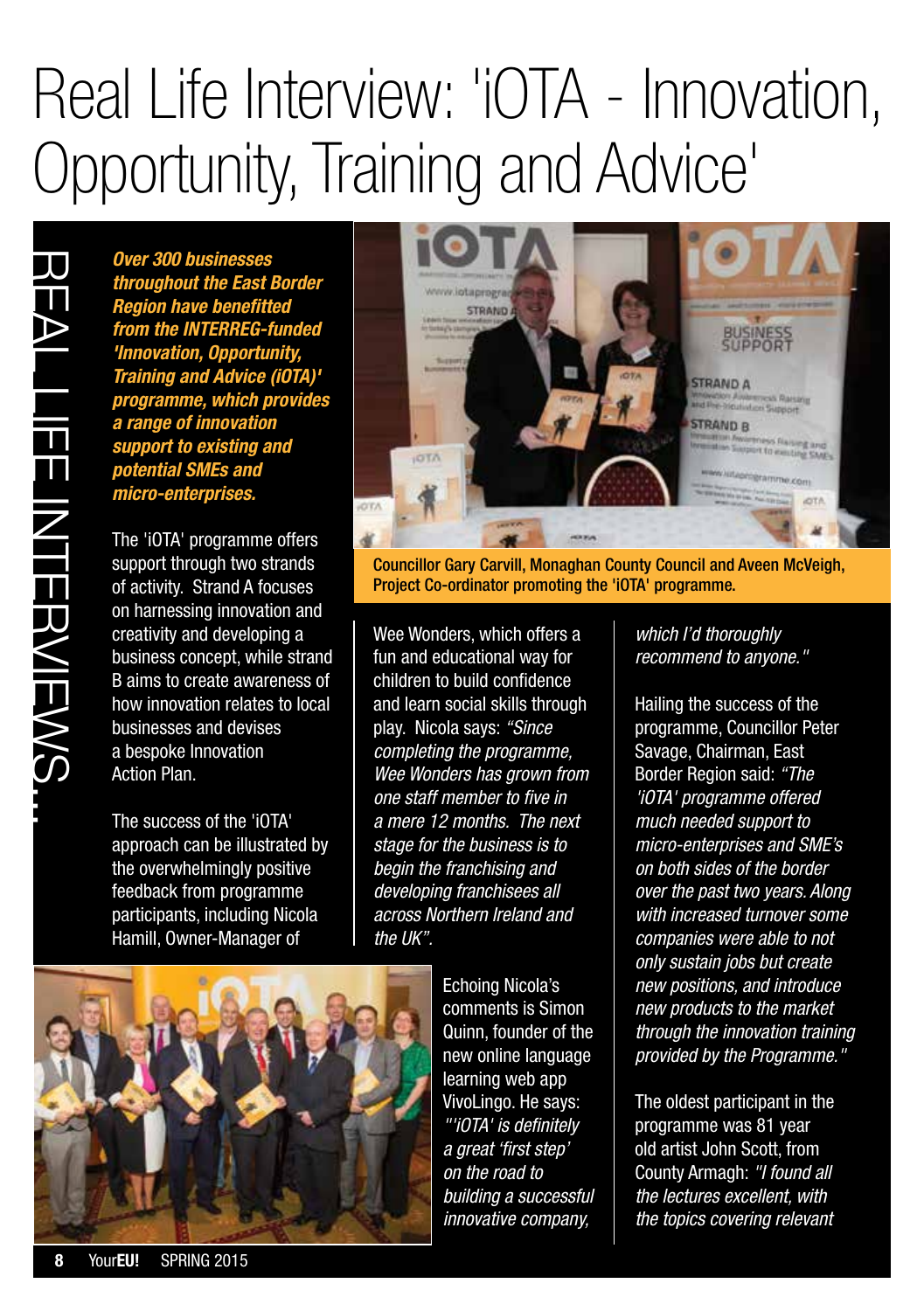



*"Instead of one person delivering the entire course, specialised industry experts were used to teach their own unique area".*

*areas which I can apply to my business and other business ideas."*

One of the more unusual businesses which took part in iOTA is Aquatic Greens, which combines aquaculture and hydroponics to produce fresh farmed fish and vegetables simultaneously in a closed loop system. Owner Dean Gray says, *"I found the course tremendously useful and I would recommend the iOTA programme to anyone that is starting to run a business."*

NI Silver is a family run company specialising in hand-crafted bespoke silver jewellery inspired by Northern Ireland icons.

Owner Ruth McEwan-Lyon says: *"The 'iOTA' programme meant that I could spend the day with my daughter, but then work on the practicalities of the business one evening per week.*

*I found the action plan one of the most useful things as the 'one to one' analysis with a mentor helped me to step back and look at the business, giving me an insight into where I was, where I wanted to be and how I was going to achieve it."*

Blackwell House is a luxury guest house in Scarva, County Down, with an emphasis on escape, relaxation and great food. Owner Joyce Brownless found the interaction with other 'iOTA' programme participants to be especially useful to her business: *"My colleagues offered lots of different ideas and suggestions which proved really insightful and helpful and guided me on my personal journey. All in all this was a very worthwhile experience and I was incredibly lucky to find 'iOTA' just when I needed it".*

The 'iOTA' Programme takes the process of innovation to businesses by offering road shows and master classes throughout the East Border Region.

Businesses recruited in this way are moved along an innovation spectrum from awareness to active engagement with innovation support structures, the development of an innovation strategy, implementation of an innovation action plan and then to embed the culture of innovation within the business. When businesses complete their support programme of activity, they can be referred to a range of other innovation support programmes.

For further information, please visit [www.iotaprogramme.com/](http://www.iotaprogramme.com/)





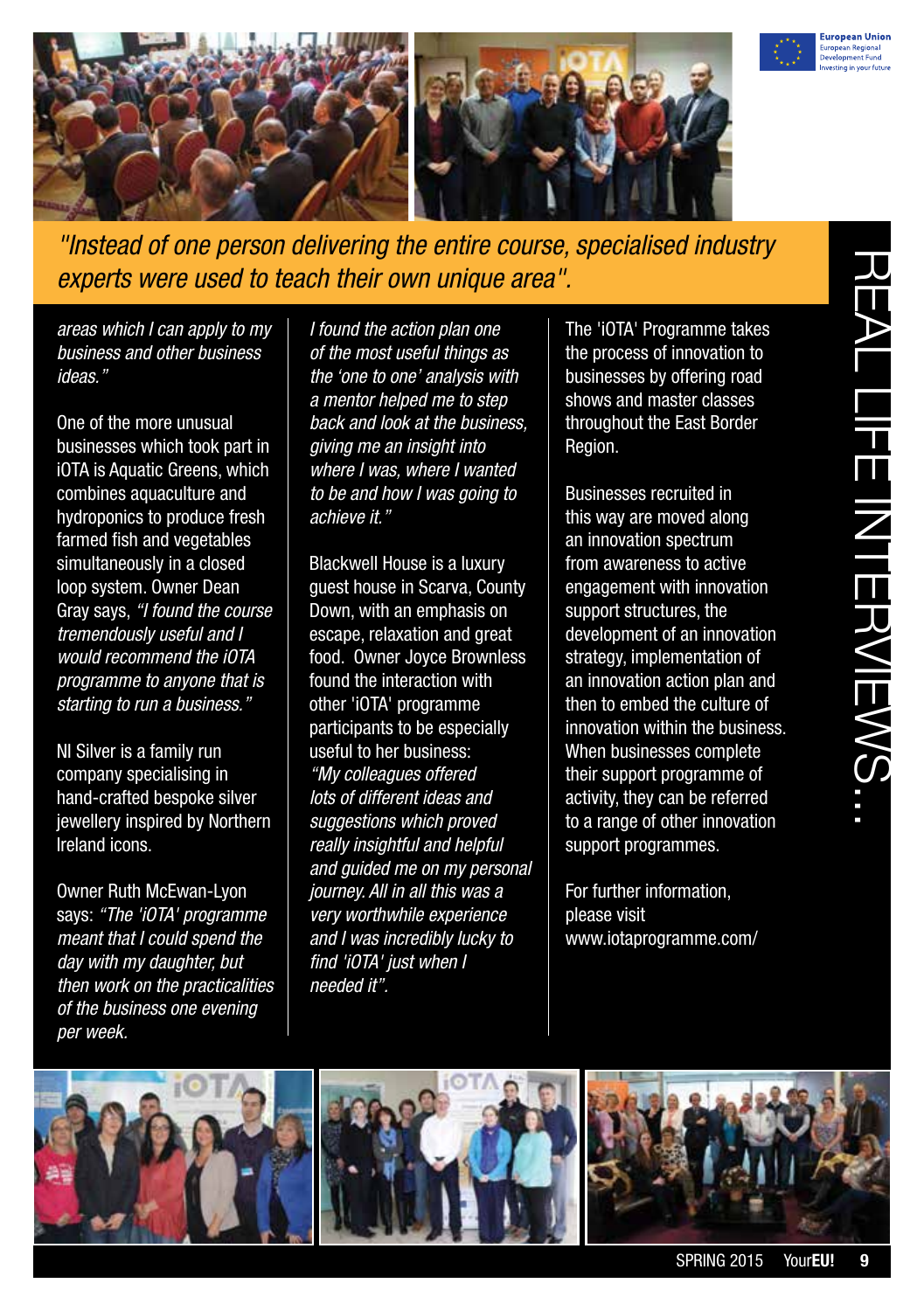### **Pre-Application Development Workshops**

A series of Pre-Application Development Workshops for potential beneficiaries who will be applying for funding under the new 2014-2020 programmes took place from February to April 2015.

The workshops were held in Northern Ireland, the Border Region of Ireland and Western Scotland, ahead of the launch of the new PEACE and INTERREG Programmes in late spring 2015.

The new PEACE Programme, which represents a value of  $\epsilon$ 270m, aims to promote social inclusion, combat poverty and discrimination and make a lasting difference in building greater cohesion between communities.

The INTERREG Programme aims to build greater economic and social cohesion across the territory of Northern Ireland, the Border Region of Ireland and Western Scotland and has an overall value of €283m.

While the workshop events did not provide information on specific funding calls, they provided generic funding application information relevant to both the PEACE and INTERREG Programmes for 2014-2020.

The events were divided into two sessions over the course of one day, focusing on issues associated with Project Development in the morning and Project Budgeting and Finance in the afternoon. The

first workshop was applicable to individuals responsible for developing the project and/ or involved in completing the application form, while the second was designed for those responsible for developing the project budget and/or managing project finance.

To watch a video recording of one of the workshops, please visit [www.seupb.eu](http://www.seupb.eu)

### **'Northern Voices' – unheard voices from the conflict**

A new bi-lingual TV and Radio documentary series which documents previously unheard voices and stories about the conflict in Northern Ireland was launched recently at Belfast City Hall.



One of the many attendees at the recent series of Pre-Application Workshops, hosted by the SEUPB in Northern Ireland, the Border Region of Ireland and Western Scotland.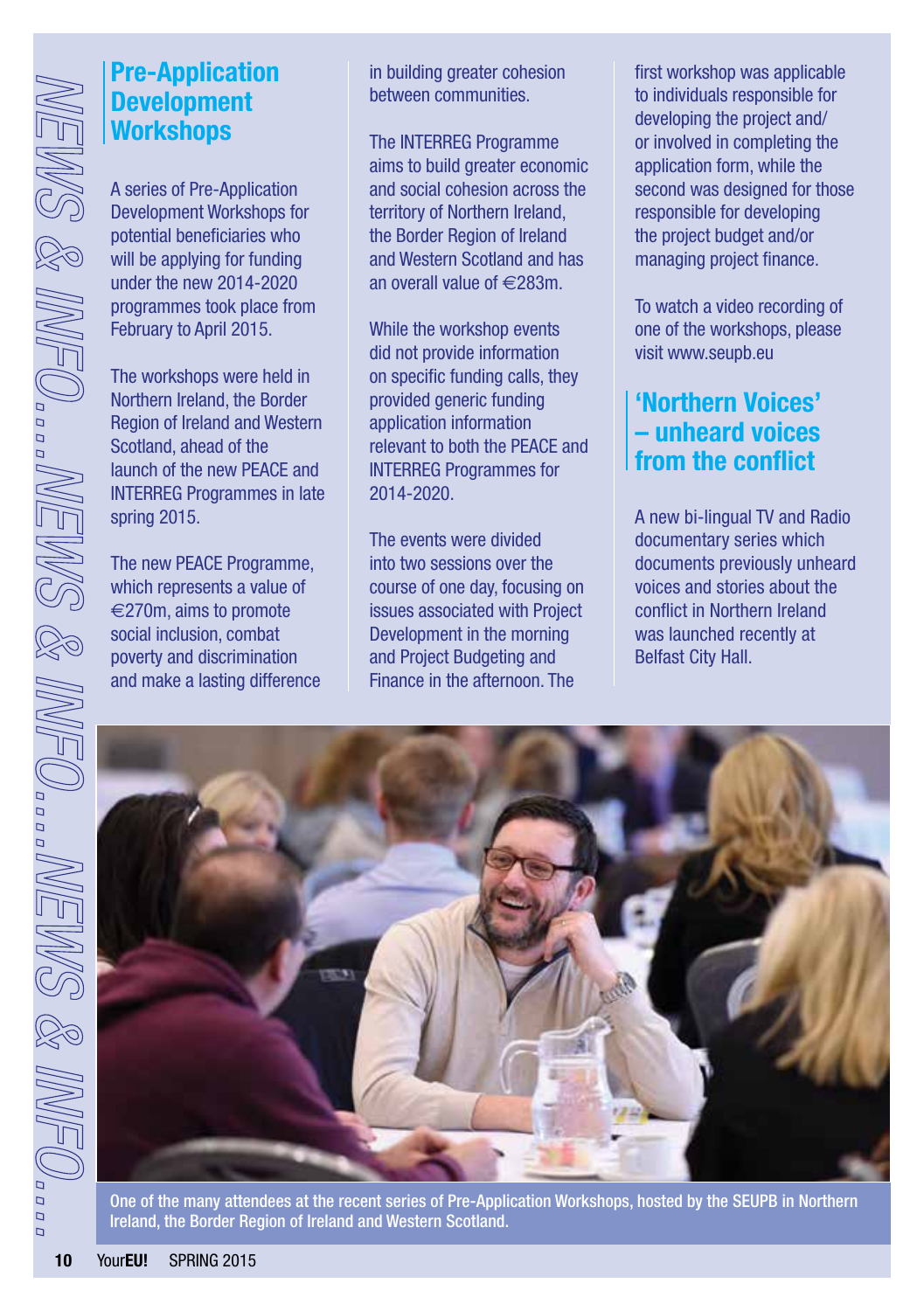

Pictured at the launch of 'Glórtha Aduaidh/Northern Voices' at Belfast City Hall are (left to right): Lorraine McCourt, Director, SEUPB; Nichola Mallon, former Lord Mayor of Belfast and Sonia Nic Giolla Easbuig, Ligid Productions.

'Glórtha Aduaidh / Northern Voices' is a six-part TV and radio series which highlights the issues faced by ordinary people on all sides of the sectarian divide during the conflict in Northern Ireland.

The project was supported by the European Union's PEACE III Programme, managed for the SEUPB by the Community Relations Council/Pobal Consortium. It was broadcast on TG4 and on Radio na Gaeltachta and Raidio Failte in Belfast.

Welcoming the project's launch and news of the series' broadcast, Lorraine McCourt, Director of the SEUPB, said:

*"By recording these previously unheard voices and stories of ordinary people on both sides* 

*of the border and from all sides of the sectarian divide, 'Glórtha Aduaidh/Northern Voices' will play an important role in helping us reach a better understanding of the past as we look to the future. Many of the issues touched upon by 'Northern Voices' will be further addressed within the new PEACE Programme 2014-2020."* 

'Glórtha Aduaidh / Northern Voices' documents the experiences of those families who were directly affected by the conflict in Northern Ireland, but whose stories have, until now, been previously unheard. The series was produced as part of a project which included extensive research, interviews and themed events, debates and conferences and involved

participants from both sides of the border.

The project was jointly delivered by WestBIC, a bilingual innovation company, and Ligid Productions Ltd, an Irish TV Production Company specialising in factual documentaries and short form drama.

For more information on 'Glórtha Aduaidh / Northern Voices', please visit [www.](http://www.glorthaaduaidh.com) [glorthaaduaidh.com](http://www.glorthaaduaidh.com)

### **Coiste hosts visits from Veterans for Peace UK**

A landmark series of meetings took place recently between Coiste na n-Iarchimí, a Belfast-based support group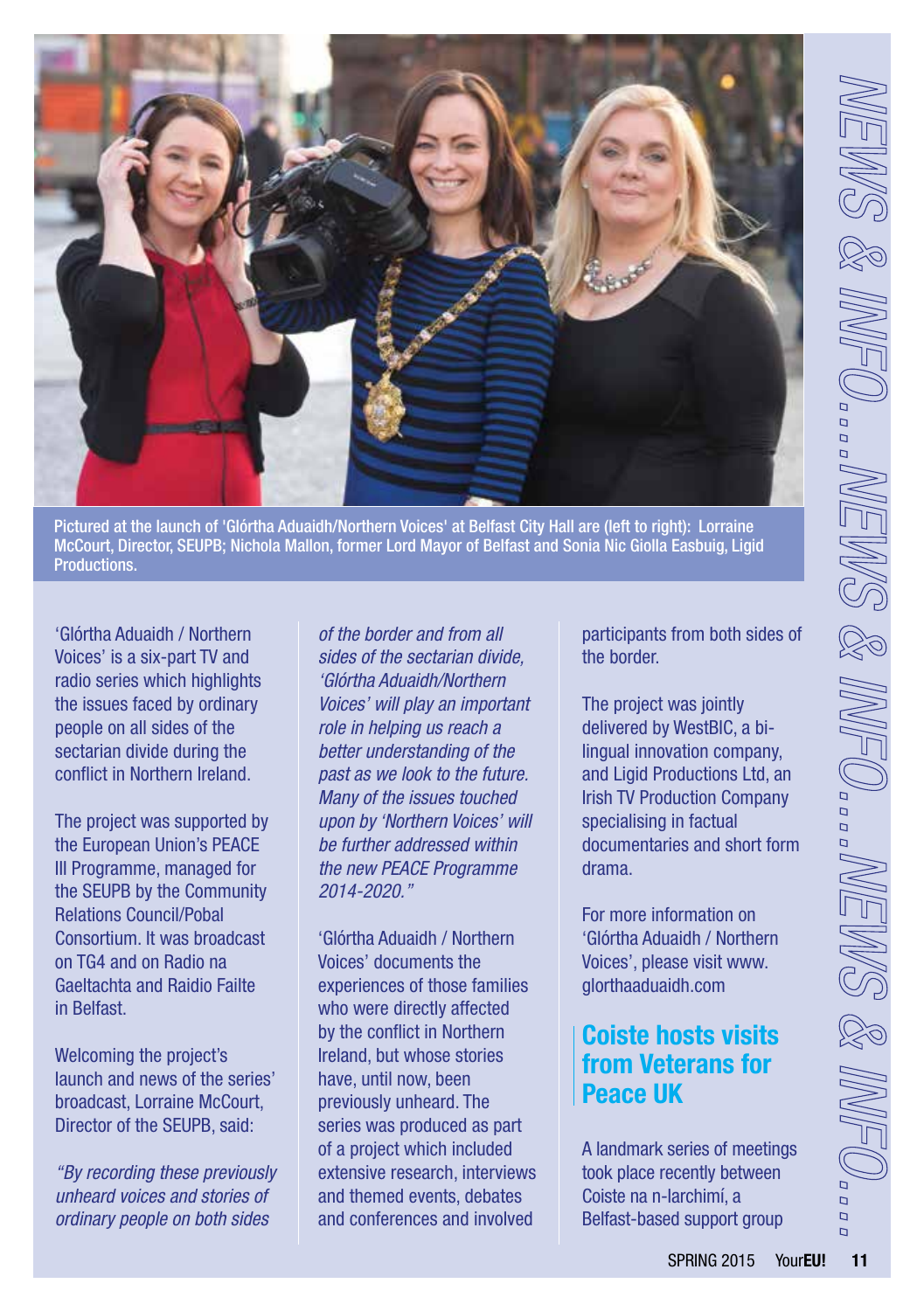for republican ex-prisoners and Veterans for Peace UK, the British branch of a US anti-war group for former members of the military.

Coiste na n-Iarchimí is the central body of the 13 partner organisation network which is participating in Conflict Transformation from the Bottom Up, a project funded by the EU's PEACE III Programme which is supporting former republican politically-motivated prisoners.

Michael Culbert, spokesman for Coiste said: "I see these interactions as major groundbreaking exercises, which are happening only because of the SEUPB support of the Coiste network."

The meeting in Derry between four former members of the British army and four former members of the Irish Republican Army (IRA) was covered by journalist Ian Cobain in The Guardian.

Speaking in The Guardian, one of the Coiste participants in the Derry meeting said: "It's very important that we should do this. We should try to learn from what happened here, in order to promote peace in the future". Another participant added, "I feel lessons can be learned from the past conflict here in Ireland, by talking and engaging in an open and honest way, lessons which could be useful in other parts of the world."

Ben Griffin, who served for seven years in the Parachute Regiment and the Special Air Service and who was also present at the meeting concurred: "I think it's important for enemies and communities that see each other as enemies to come together and try and humanise each other, to meet the real person, rather than seeing them as 'the other'."

In addition to this meeting, the members of Veterans for Peace UK also met former members of the IRA in Belfast and South Armagh as well as other members of the nationalist community in Northern Ireland.

### **'NW Healthy Living, Community Garden and Allotments Project'**

The local health, social and economic needs of five Council areas in the North West region are being addressed with the successful delivery of five new allotments/community gardens as part of the INTERREG IVAfunded 'North West Healthy Living, Community Garden and Allotments Project'.

The five Councils and key health and social care agencies in the North West region worked together in a joint planning, management and delivery process to develop healthy living strategically across the region.

Located in Strabane, Maghera, Carndonagh, Limavady and Castlederg, the five allotments/ community gardens all share common aims: to create a sustainable source of food; to act as a resource for healthy living through physical activity; to address 'food poverty'; to bring people in the community together; to create open space and to encourage biodiversity.

In addition to the allotment plots, each site has its own particular individual features, with Carndonagh boasting solar panels and an outdoor pursuits area, Limavady having an orchard area with rockery and composting facilities, Maghera featuring a restored Victorian wall garden, a fruit orchard and a labyrinth and Castlederg featuring a play park.

A number of local events have taken place to animate the allotments/community gardens, including a Hallowe'en Fun Day, a gardening seminar and Christmas Planter and Yule Log workshops.

The training aspect of the North West Healthy Living, Community Garden and Allotments Project has been extremely successful with a number of programmes having been delivered across the region, including a Teenage Obesity Programme which was delivered to over 100 families as well as a Schools Programme which had over 800 participants.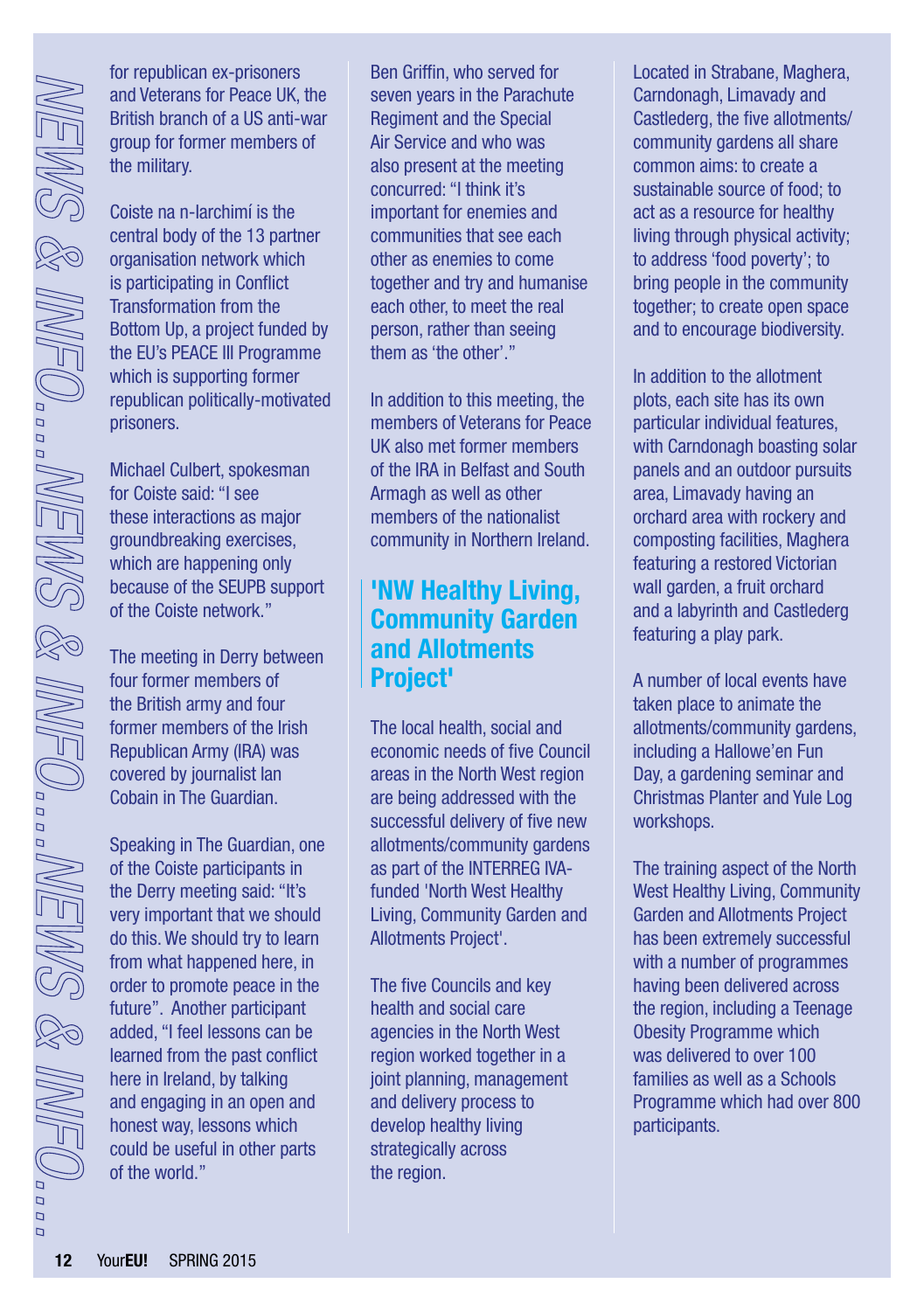

Pictured at the launch of Tulacorr Allotment Site are (left to right): Pauline O'Neill, Project Officer, Strabane District Council; Karen McFarland, Derry City & Strabane District Council; Anne McNaught, NW Region Cross-Border Group and Councillor Paul Canning, Chairperson, NW Region Cross-Border Group.

Chairman of the North West Region Cross-Border Group, Councillor Paul Canning said: *"The feedback from these programme activities has been excellent and it is clear that they are helping local people, communities and schools to embrace the healthy living initiative and become more involved with their own gardens and nature, helping to improve quality of life, mental health issues and obesity problems."*

Sustainable community participation has been achieved through a North West Stakeholders Forum, which has engaged community and voluntary groups in order

to facilitate the transfer of knowledge and skills across the region and assist in supporting groups beyond the lifetime of the project.

For further information, please visit [www.nwcommunitygardens.com](http://www.nwcommunitygardens.com)

### **'Great Lighthouses of Ireland'**

Work on the refurbishment of five lighthouses in a crossborder project stretching around the Irish coast from Co. Down to Co. Donegal is nearing completion.

The development, which secured  $\in$  2.5m under the INTERREG IVA Programme, will result in three new visitor attractions and eight new self-catering units as part of an entirely new visitor experience for the forthcoming tourist season.

The Commissioners of Irish Lights (CIL) is the organisation tasked with ensuring all mariners can safely navigate the seas around the Island of Ireland. With the advent of satellite and electronic navigation systems, the face of navigation is changing rapidly. Technological developments such as low-energy lighting and new radio aids have resulted in a new suite of Aids to Navigation, which enables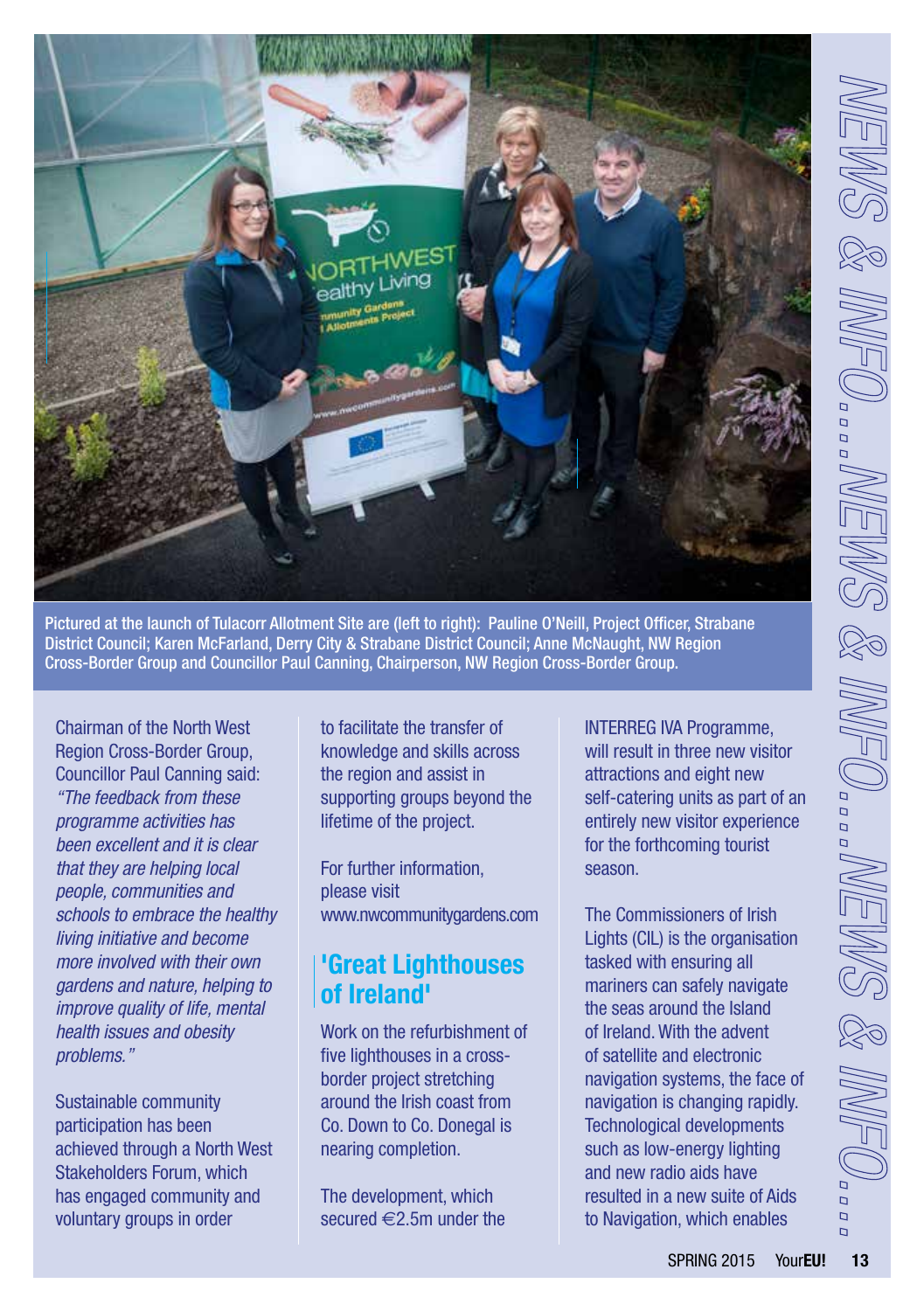CIL to release some of its traditional built infrastructure for alternative uses.

The 'Great Lighthouses of Ireland' project involves the refurbishment of the lighthouses and former lighthouse keeper dwellings as themed visitor accommodation. As heritage buildings are involved all work is proceeding carefully, with the aid of CIL experience and conservation specialists. All lighthouses under development are still fully functional and important Aids to Navigation, allowing the visitor to experience a history that is very much alive.

The INTERREG funding has allowed CIL to invest in the development of an overarching brand for its tourism properties right around the coast. The brand – 'Great Lighthouses of Ireland' – has been researched and developed by a professional team with input from lighthouse tourism operators, consumers and tourism agencies and will be formally launched on 20th May 2015.

The new attractions will be run in partnership with local operators and will enable local communities to preserve their own lighthouse and to tell its story.

Commenting on the project, Yvonne Shields, Chief Executive of CIL, said:

*"With 'Great Lighthouses of Ireland' we are delighted to introduce an exciting and memorable new tourist experience, which will safeguard the future of these incredible buildings which have served coastal and marine communities for generations. On behalf of all the partners in the project we would like to thank SEUPB most sincerely for their assistance and support in helping us to do so."*

For further information on the Lighthouse Tourism Trail, please visit http://bit.ly/1Hkjbw2



Refurbishment works underway at Fanad Head Lighthouse, Co. Donegal as part of the INTERREG-funded 'Great Lighthouses of Ireland' project.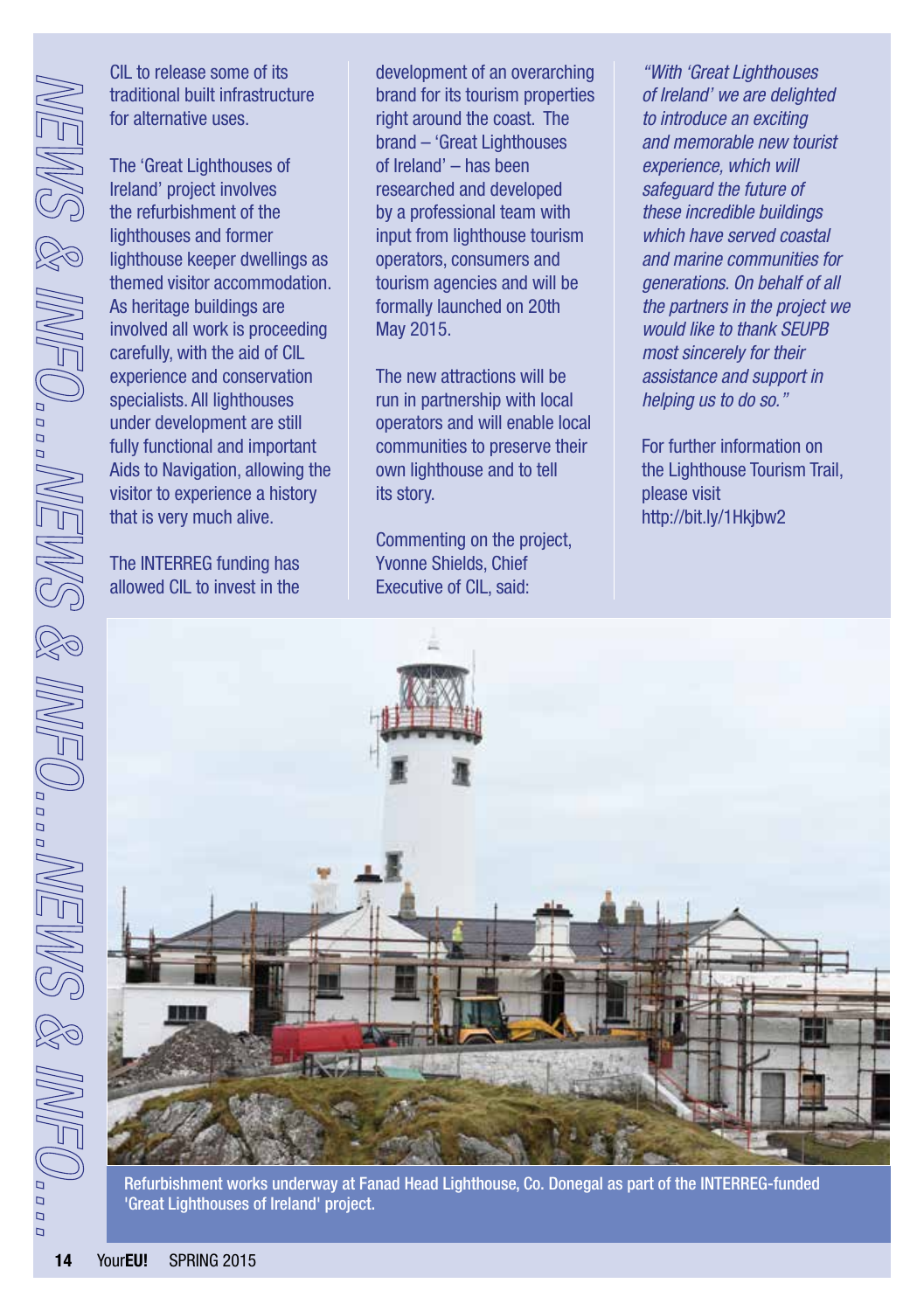

PROJECT NEWS...

**DUECT NEWS..** 

し<br>C

# NW Regional Science Park - 'Tech Meet-Up' Event

*The Northern Ireland Science Park (NISP), which is often the first point of contact for more established tech businesses in Belfast and Derry~Londonderry, has taken to the road for a 'NI Tech Meet-Up' event, to make it easier for start-ups with a technology-focused idea to get access to its free resources.* 

The event was delivered as part of the NW Regional Science Park, a cross-border facility which is part funded by the European Regional Development Fund (ERDF) through the INTERREG IVA Programme.

The first 'NI Tech Meet-Up' took place in Hedonist hair salon on Belfast's Botanic Avenue and gave those from across the city the chance to network with like-minded individuals from the North West region in an informal environment.

Andy McDonald from NISP said: *"With the NI Tech Meet-Up events we want to show that ideas need to be nourished early on and that we can provide the business support and industry connections to make them a reality."*



Pictured at the recent NW Regional Science Park Tech Meet-Up Event in Belfast are (left to right): John Knapton, NISP; Roberta Osborne, NISP; Ian Scott, Taggled.

The audience at the Belfast 'Meet-Up' heard from Science Park success stories including Ian Scott from video tagging company, Taggled, which is now working with US company ShopStyle, the leading global digital fashion shopping platform. Also speaking were Halo Business Angel of the Year Stephen Houston and Mark Nagurski who runs the hugely successful CultureTECH festival in Derry.

Ian Scott from Taggled said: *"I have been a tenant in the Science Park in Belfast for several years and the strong sense of community and support from other tenants and the NISP team has played its part in getting Taggled to* 

*where it is now. Whilst the start-up scene can be tough to navigate and succeed in, with the right product, team and support, I believe you can compete and thrive at a high level."*

Also present at the Belfast event were investors, festival organisers and NISP programme managers all on the lookout for entrepreneurs of the future.

For further information, please visit [www.nitechmeetup.co](http://www.nitechmeetup.co)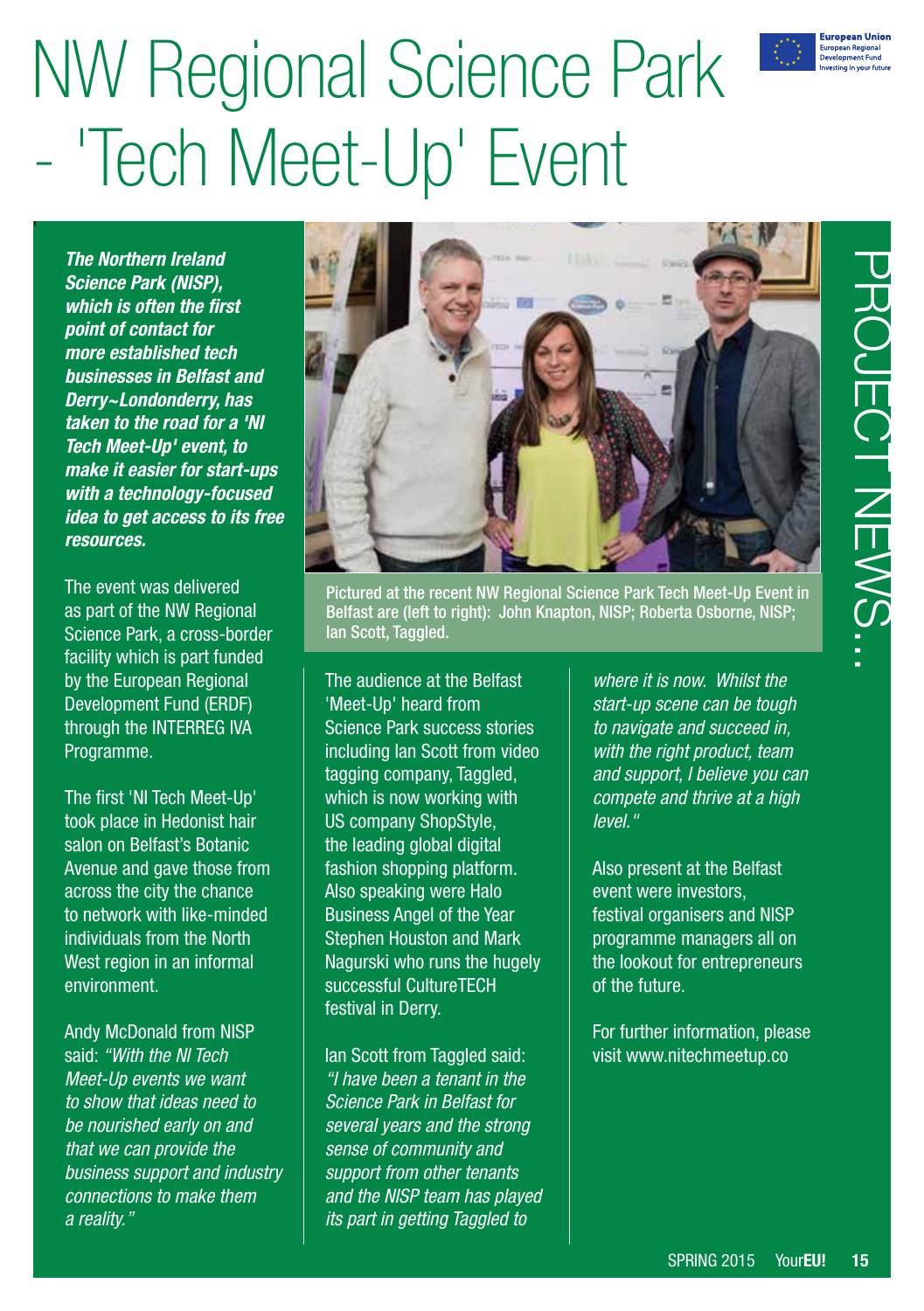# 'Marine Tourism and Angling Development' Project

The INTERREG-function and Development<sup>1</sup> projectoment in Development in Development in the substanting the Beach Activity at Benone (manage the Loughs Agency partnership with Life Development Continue of the Loughs Agency *The INTERREG-funded 'Marine Tourism and Angling Development' project has announced updates on two of its sub-projects – the Beach Activity Centre at Benone (managed by the Loughs Agency in partnership with Limavady Borough Council) and the pontoon at Greencastle (managed by the Loughs Agency in partnership with Donegal County Council).*

The project aims to develop and promote marine tourism, water-based leisure activities, angling tourism and recreational angling in the Foyle and Carlingford systems.

### **Benone Strand – Beach Activity Centre**

Limavady Borough Council and the Loughs Agency have announced the development of a new beach activity centre at Benone Strand near Limavady. Funded through the European Union's INTERREG IVA Programme, the beach activity centre will provide a welcome improvement to visitor facilities at one of Northern Ireland's most popular beaches.

The new beach activity centre will be developed on the footprint of the existing building at the beach entrance road and will provide new toilets,



An artist's impression of the planned Beach Activity Centre at Benone Strand.

showers and changing facilities as well as interpretive materials highlighting the special features of the site.

The centre will be developed with a strong emphasis on sustainability, given the proximity of Magilligan Special Area of Conservation. It is hoped that this will further promote the area as an outdoor playground throughout the year.

### **Greencastle pontoon**

The success of the INTERREGfunded pontoon in Derry will be further enhanced with the provision of a pontoon at Greencastle, Inishowen, County Donegal.

The Greencastle facility will provide a staging berth for yachts making their way up river to Derry~Londonderry and will also function as an anchor point for pontoons that can be moved into place to form a temporary boat haven when required.

The gangway and constant freeboard of the proposed pontoon (as it is floating) will also permit access to and from boats at Greencastle for disabled users. The pontoon will serve as a landing stage for tenders ferrying passengers ashore from large cruise ships that cannot sail further upstream.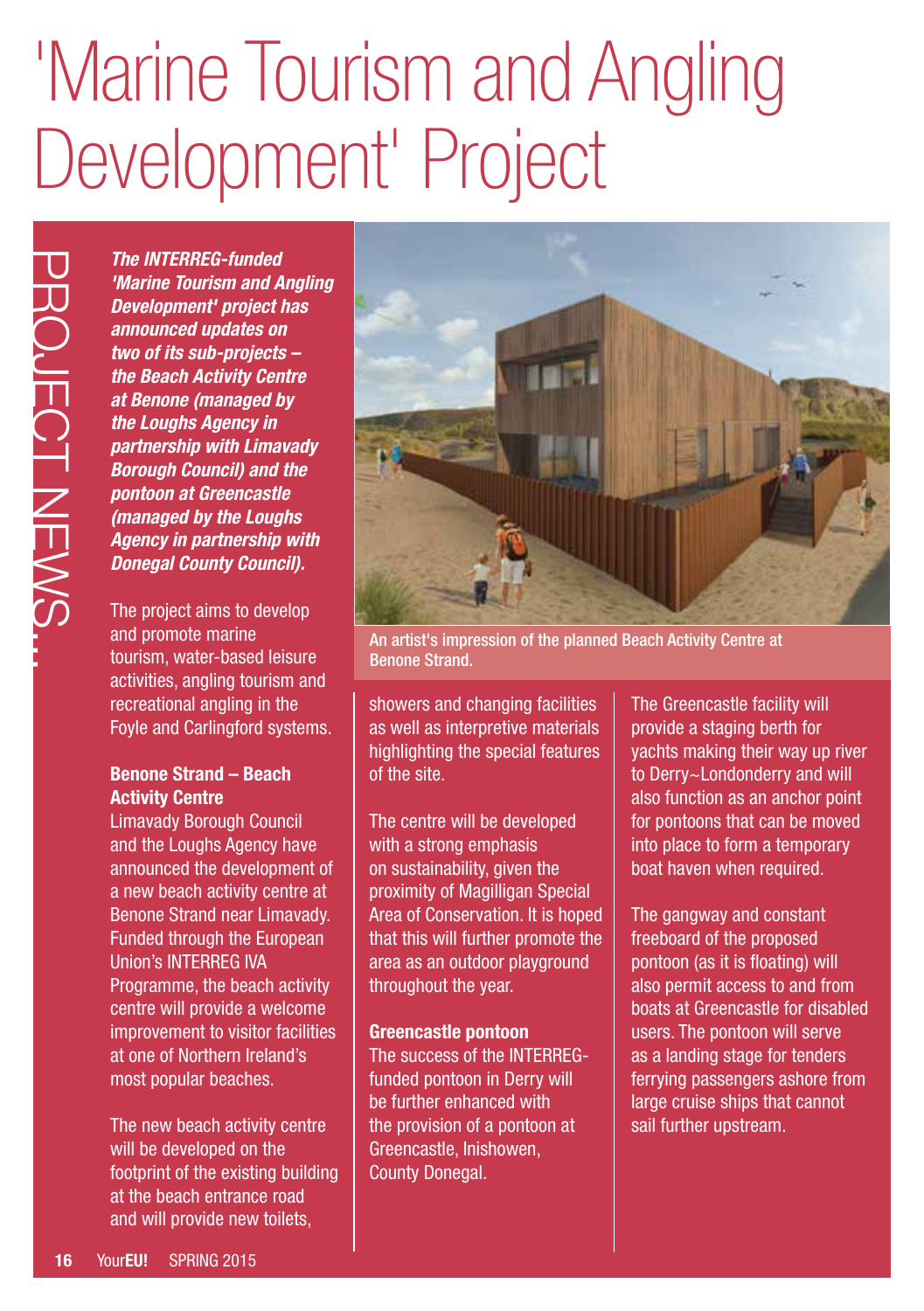

## Opening the 'Gateways to Growth' for cross-border business

*Over 100 delegates from across Northern Ireland and the Border Region of Ireland gathered at the Grand Opera House in Belfast recently for the 'Gateways to Growth' crossborder networking event.*

The event's keynote speaker, Yanky Fachler – who is the author of a range of entrepreneurial books, as well as being a motivational speaker and broadcaster - explored ways in which the delegates and their businesses could stand out in a crowded marketplace.

Guest speakers were Lynne McCullagh from Eurofire Systems in Antrim and Stephen Englishby from Trailer Vision Ireland in Co. Louth, both of whom were pariticipants in the 'Gateways to Growth' initiative.

Lynne and Stephen revealed how they made valuable connections and won business as a result of participating in the business skills workshops and large-scale cross-border 'Meet the Buyer' events which were part of 'Gateways to Growth'.

Lynne elaborated: *"The 'Meet the Buyer' events I attended as part of 'Gateways to Growth' have resulted in 17 installations of our fire prevention systems to date, with more to follow. As a result we have dramatically improved our opportunities for growth in a very competitive marketplace.*

Stephen also added how Trailer Vision Ireland benefited from participation in 'Gateways to Growth': *"We found that it was proving particularly difficult to get a strong foothold in the* 

land market. The<br>
o Growth' team<br>
ining so that we had<br>
in Northern Ireland<br>
or from<br>
for from<br>
ppliers and how best<br>
siness and products<br>
siness and products<br>
siness and products<br>
Northern Ireland as a<br>
ecloping the relev *Northern Ireland market. The 'Gateways to Growth' team provided training so that we had a better understanding of what businesses in Northern Ireland were looking for from potential suppliers and how best to put our business and products forward to these companies. We have now secured a number of contracts in Northern Ireland as a result of developing the relevant confidence and knowledge on the 'Gateways to Growth' programme."* 

The 'Gateways to Growth' project is delivered by Northern Ireland Chamber of Commerce and Industry in partnership with the COMET Councils in Northern Ireland, Dundalk Chamber of Commerce and Letterkenny Chamber of Commerce.

To find out more about 'Gateways to Growth', please contact Martina Crawford at Northern Ireland Chamber of Commerce and Industry on 028 9024 4113.



Pictured at the recent 'Gateways to Growth' event are (left to right): Pièr Morrow, Comet INTERREG Partnership Programme Manager; Sandra Scannell, Operations and Programmes Director, Northern Ireland Chamber of Commerce and Industry, Yanky Fachler – Yanky Business, keynote speaker; Toni Forrester, Chief Executive, Letterkenny Chamber of Commerce and Lorraine McCourt, Special EU Programmes Body.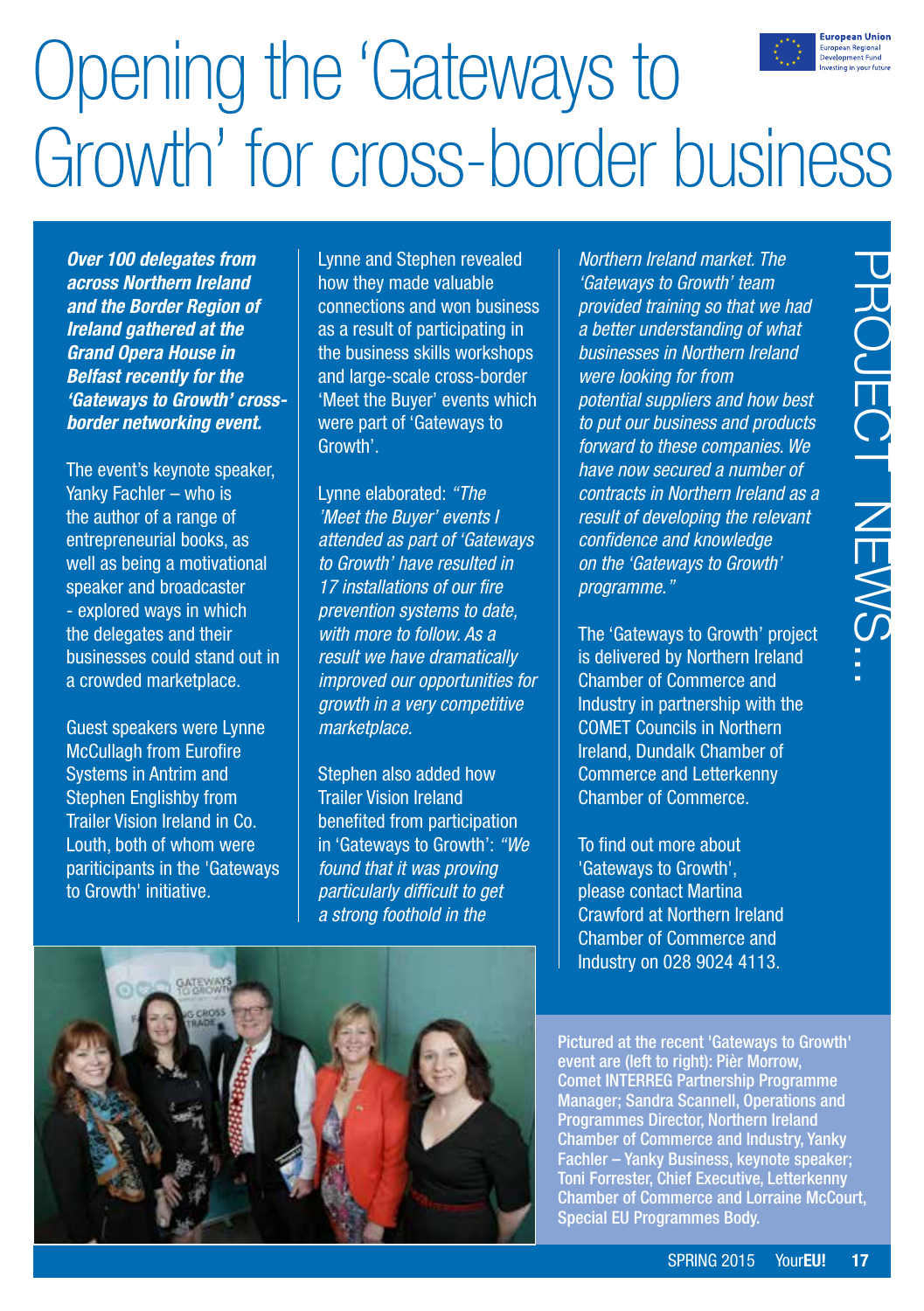### 'Ren Net' Renewable Energy and Energy Efficiency Conference and Exhibition

*Sustainable energy industry experts, academics, and business people came together recently to host a free, two day conference and exhibition in Letterkenny which gave almost 1,500 visitors the benefit of their collective knowledge.*

The Low Energy Buildings and Energy Supply Chains Conference looked at how the North West can become a lowcarbon economy. Organisers believe that everyone has a part to play in developing a greener, cleaner way of living and doing business.

The event was hosted by the North West Renewable Energy Business Network, 'Ren Net', an INTERREG IVA-funded project

which has been delivered through a cross-border partnership, led by the North West Region Cross Border Group (NWRCBG).

The 'Ren Net' Build and Renovate Show featured a large display of green economy products including external and internal insulation, thermal and photovoltaic (PV) solar panels, biomass boiler and heat pumps.

'Ren Net' is a network of businesses involved in Energy Efficiency and Renewable Energy in the North West. At the opening of the conference, Project Officer, Joanne Holmes talked about the success of 'Ren Net' in providing support to small businesses through various avenues of tailored

mentoring, training and field trips to Britain and across Europe.

The Build and Renovate Show provided information through seminars, demonstrations, and one-to-one advice at the many exhibition stands that covered all aspects of sustainable technology designed for the construction industry.

Exhibitors reported great interest in their products and services, with many follow-up calls arranged. Organisers are confident that the 'Ren Net' event will lead to continued growth in the sector of renewable energy and energy efficiency in the North West.

For further information on 'Ren Net', please visit [www.ren-net.org](http://www.ren-net.org).



Attending the 'Ren Net' Project closure event are (left to right): Councillor Paul Canning, Chairperson of NW Region Cross Border Group; Mr. Seamus Neely, County Manager, Donegal County Council; Joanne Holmes, Ren Net Project Manager; Councillor John Campbell, Cathaoirleach (Mayor) of Donegal County Council; Linda White, NW Region Cross-Border Group (Lead Partner).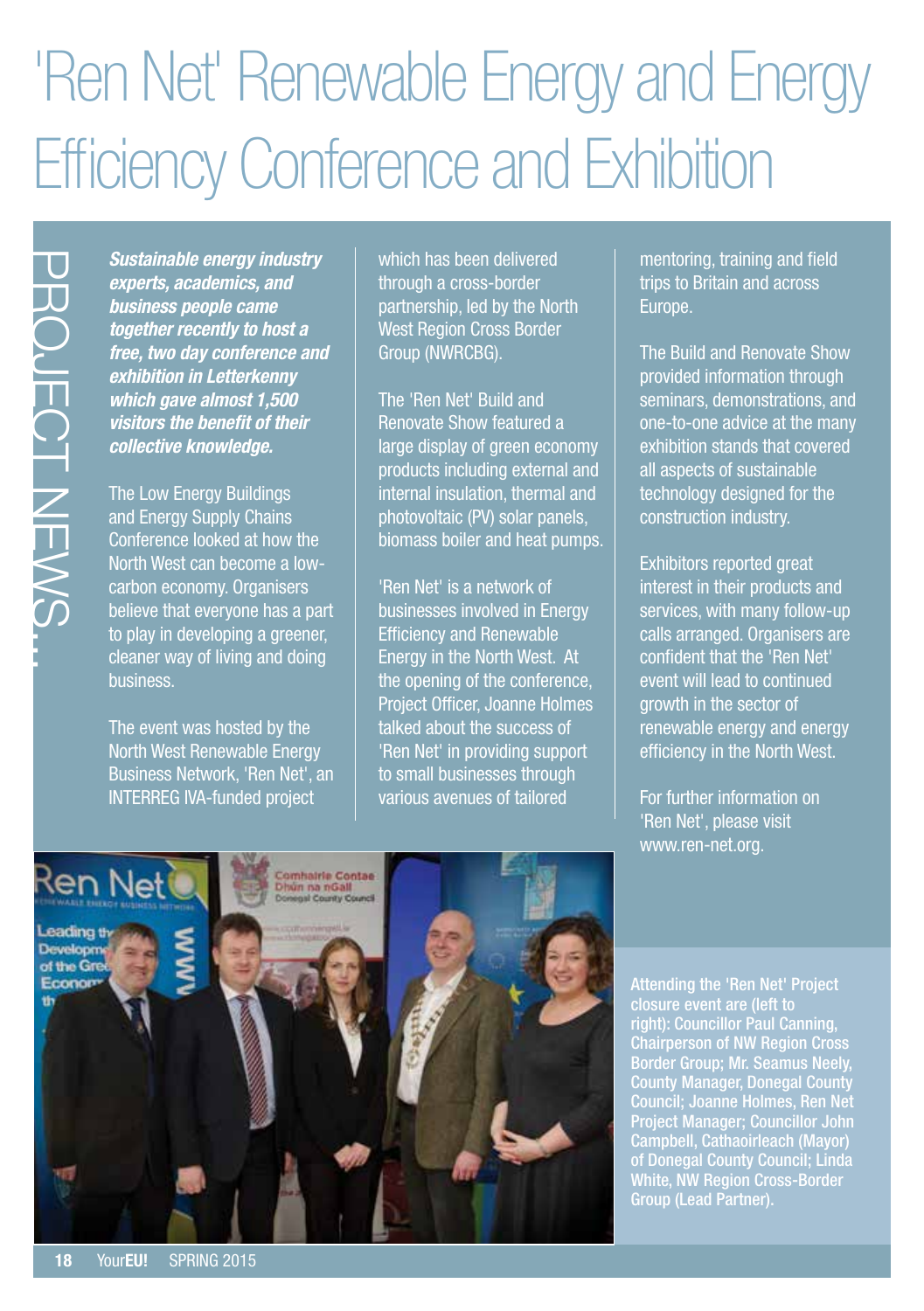# Interregional and Transnational Programmes

### **Northern Periphery and Arctic Programme 2014-2020**

The Northern Periphery and Arctic (NPA) Programme 2014- 2020 was approved by the EU Commission in December 2014. The Programme's Monitoring Committee met for the first time on 10th February 2015 in Copenhagen to assess the applications submitted for the First Call and approved 13 projects out of the 20 applications received. In total, approximately €13.4m was allocated, representing 24% of the programme funding.

For further information on the Programme, please visit: [www.](http://www.northernperiphery.eu/) [northernperiphery.eu/](http://www.northernperiphery.eu/) or contact the Regional Contact Point for Northern Ireland, Declan McGarrigle, on 028 9026 6678 or by email at [declan.mcgarrigle@seupb.eu](mailto:declan.mcgarrigle%40seupb.eu?subject=declan.mcgarrigle%40seupb.eu)

### **North West Europe Programme 2014-2020**

The Programme launched its First Call for Applications in April 2015. This will be a two stage process:

### **Step 1: Concept note**

To progress to the next round, applicants must be able to explain what measurable change (i.e. results) their project intends to achieve and why it matters to the Programme area.



**Step 2: Full work plan** Projects can get up to 60% co-funding if they demonstrate they can achieve a measurable change (i.e. results) on the NWE territory in an economic, efficient and effective way.

For further information on the programme and the First Call for Applications, please visit [www.nweurope.eu/](http://www.nweurope.eu/) 

### **Atlantic Area Programme 2014-2020**

The Draft Cooperation Programme has been published and is available to download from the Programme's website: http:// bit.ly/1Coz5Ri

The Programme has not yet been approved by the European Commission and is subject to change. Following final approval of the Programme by the EC, the following priority areas will be invited for application: Stimulating Innovation & Competitiveness; Fostering Resource Efficiency; Strengthening Risk Management Systems; Enhancing Biodiversity and the Natural and Cultural Assets.

### **INTERREG EUROPE Programme 2014-2020**

The Programme (valued at  $\epsilon$ 359m European Regional Development Fund) aims to improve the implementation of regional development policies and programmes.

For further information, please visit: [www.interreg4c.eu/](http://www.interreg4c.eu/interreg-europe/) [interreg-europe/](http://www.interreg4c.eu/interreg-europe/) Please note that all of the information provided above is subject to final approval by member states and the EU Commission and is therefore subject to change.

**European Unior** uropean Regional<br>Jevelopment Fund